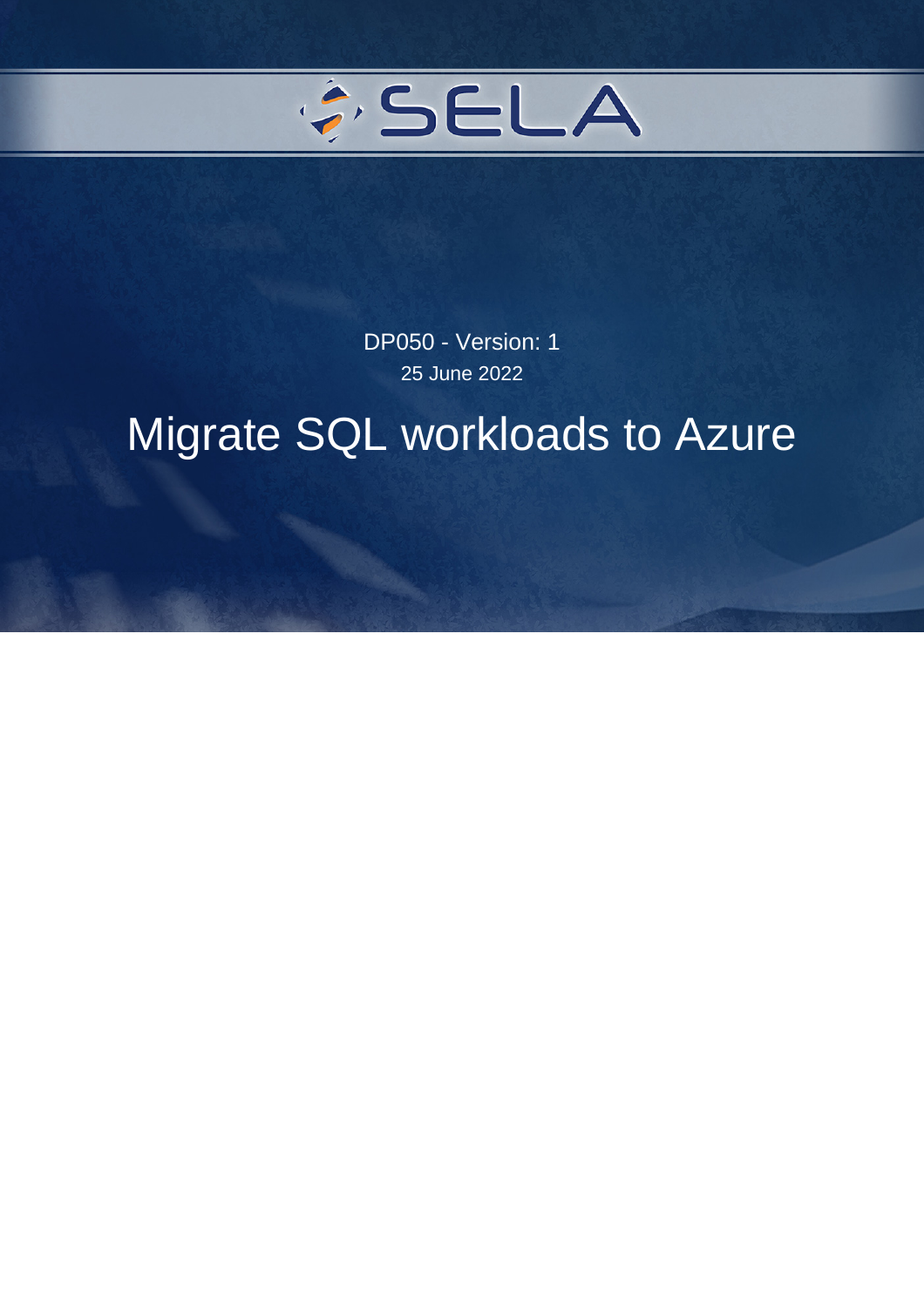

# Migrate SQL workloads to Azure

DP050 - Version: 1

# **1** 2 days Course

### Description: Ī

In this course, the students will explore the objectives of data platform modernization and how it is suitable for given business requirements. They will also explore each stage of the data platform modernization process and define what tasks are involved at each stage, such as the assessment and planning phase. Students will also learn the available migration tools and how they are suitable for each stage of the data migration process. The student will learn how to migrate to the three target platforms for SQL based workloads; Azure Virtual Machines, Azure SQL Databases and Azure SQL Database Managed Instances. The student will learn the benefits and limitations of each target platform and how they can be used to fulfil both business and technical requirements for modern SQL workloads. The student will explore the changes that may need to be made to existing SQL based applications, so that they can make best use of modern data platforms in Azure.

### Intended audience: I.

The audience for this course is data professionals and data architects who want to learn about migrating data platform technologies that exist on Microsoft Azure and how existing SQL based workloads can be migrated and modernized. The secondary audience for this course is individuals who manage data platforms or develop applications that deliver content from the existing data platform technologies.

#### Prerequisites: Ï

Working with and maintaining SQL workloads Experience with Azure, such as deploying and managing resources

### Objectives: Ĭ

Understand Data Platform Modernization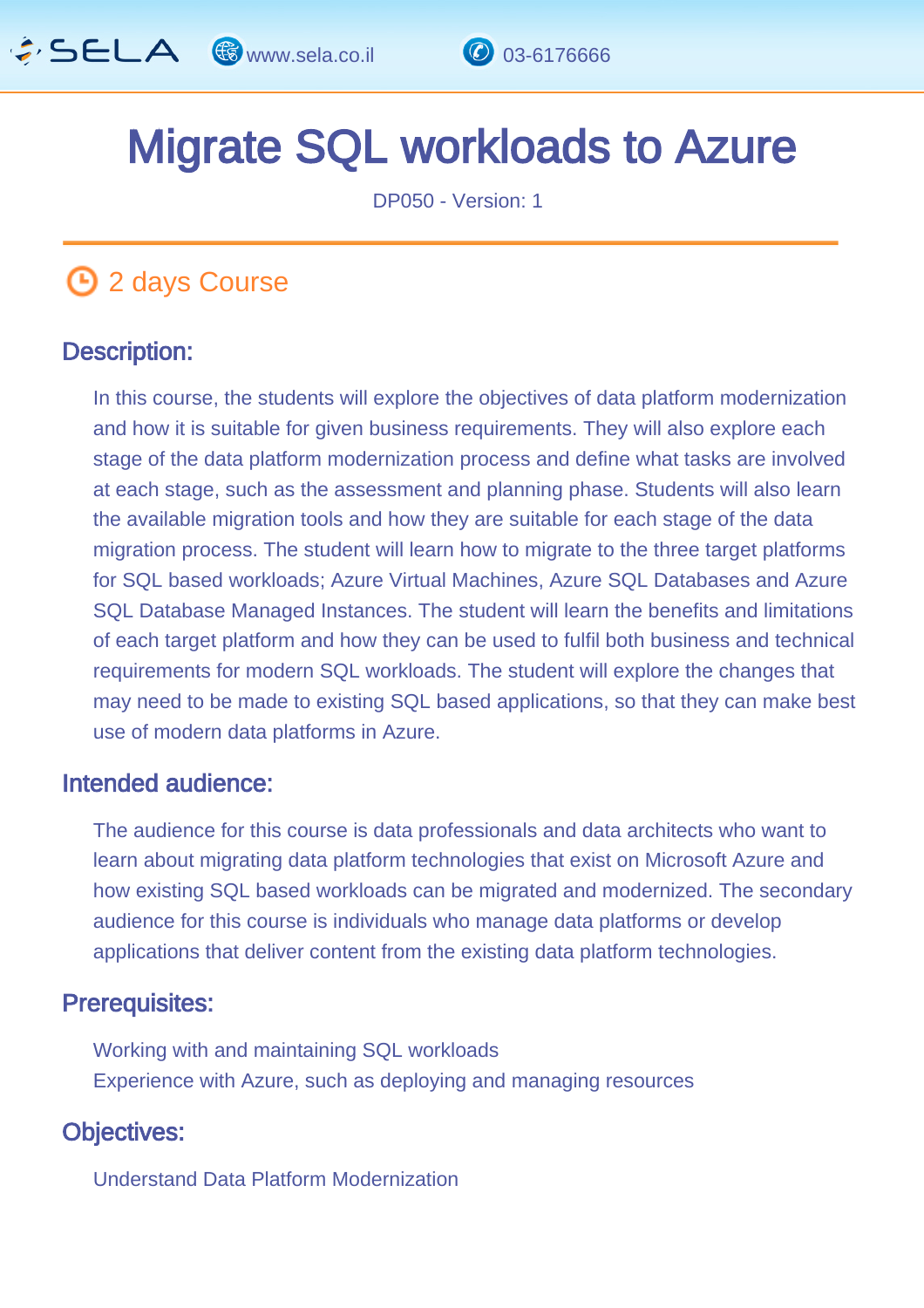# $\hat{G}$  SELA  $\circledast$  www.sela.co.il  $\circledast$  03-6176666



Choose the right tools for Data Migration Migrate SQL Workloads to Azure Virtual Machines Migrate SQL Workloads to Azure SQL Databases Migrate SQL Workloads to Azure SQL Database Managed Instance

### Topics: J.

# Module 1: Introducing Data Platform Modernization

- Understand Data Platform Modernization
- Understanding the stages of migration
- Data Migration Paths

# Module 2: Choose the right tools for Data Migration

- Discover the Database Migration Guide
- Build your data estate inventory using Map Toolkit
- Identify Migration candidates using Data Migration Assistant
- Evaluate a Data workload using Database Experimentation Assistant
- Data Migration using Azure Database Migration Service
- Migrate non-SQL Server workloads to Azure using SQL Migration Assistant

### Module 3: Migrating SQL Workloads to Azure Virtual Machines

- Considerations of SQL Server to Azure VM Migrations
- SQL Workloads to Azure VM Migration Options
- Implementing High Availability and Disaster Recovery Scenarios

### Module 4: Migrate SQL Workloads to Azure SQL Databases

- Choose the right SQL Server Instance option in Azure
- Migrate SQL Server to Azure SQL DB offline
- Migrate SQL Server to Azure SQL DB online
- Load and Move data to Azure SQL Database